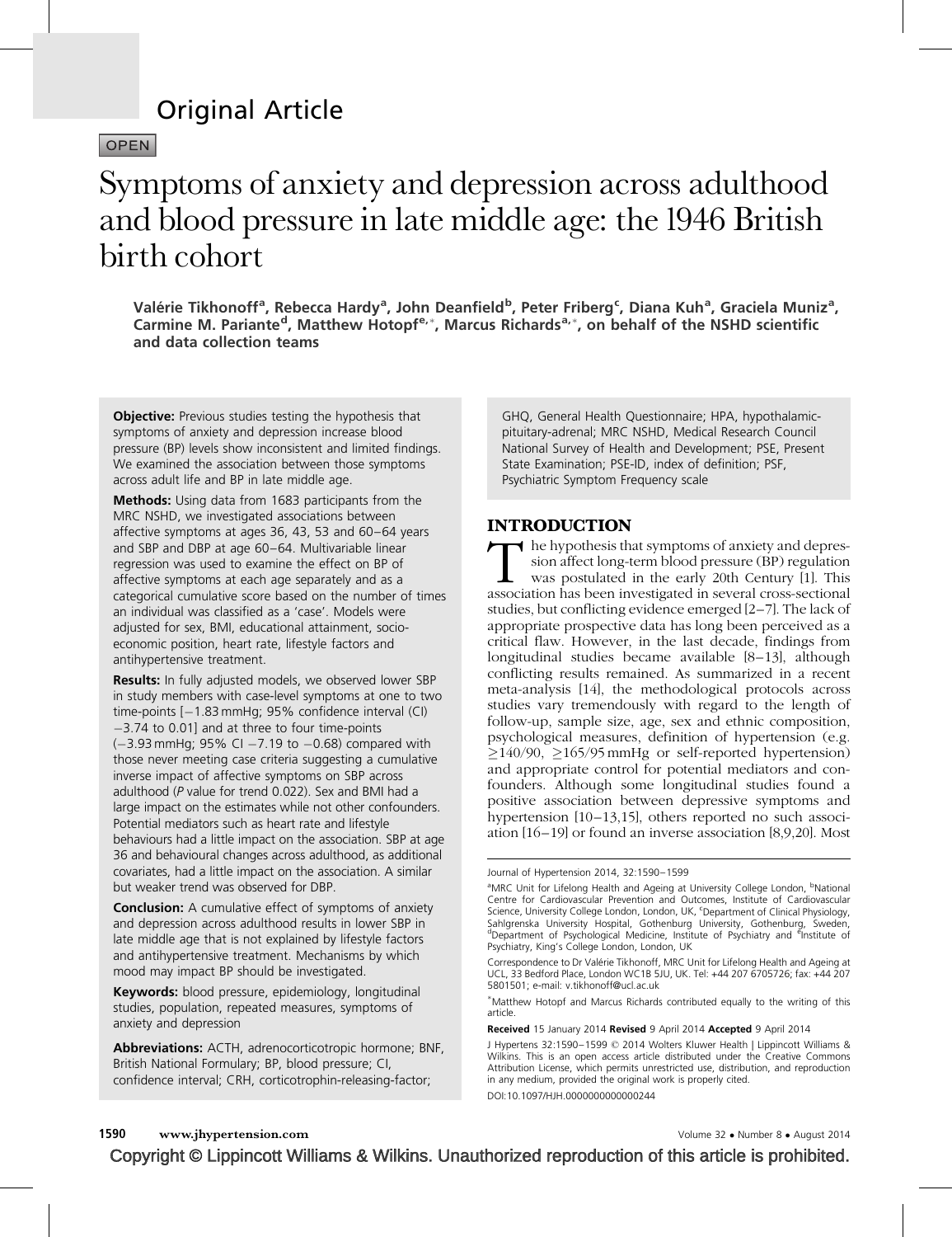of these reports have typically focused on incident hypertension as an outcome [\[10–13,15,17–20\]](#page-8-0) rather than on BP as continuous trait [\[8,9,16,21\].](#page-8-0) To date, few studies have examined the longitudinal association between symptoms of anxiety and depression and BP levels.

In the present study, we investigated the effect of repeated measures of symptoms of anxiety and depression collected through 24 years on BP levels at age 60–64 within a British community-based population. We also tested whether there were cumulative effects of those symptoms on BP levels while accounting for a large number of potential confounders and mediators.

## MATERIALS AND METHODS

#### Study members

The Medical Research Council National Survey of Health and Development (NSHD) is a socially stratified sample of 5362 singleton births that took place in 1 week of March 1946 in England, Scotland and Wales [\[22\].](#page-8-0) This cohort has been followed up prospectively 23 times, from birth onwards. The main data collections in adult life were at 26, 36, 43 and 53 years. Between 2006 and 2010 (at 60–64 years), 2856 eligible study members (those known to be alive and with a known address in England, Scotland or Wales) were invited for an assessment at one of six clinical research facilities or to be visited by a research nurse at home. Invitations were not sent to those who had died  $(n = 778)$ , who were living abroad ( $n = 584$ ), had previously withdrawn from the study  $(n = 594)$  or had been lost to follow-up  $(n = 550)$  [\[23\]](#page-8-0). Of those invited, 2229 (78%) were assessed: 1690 (59.2%) attended a clinical research facility and the remaining 539 were seen at home. A total of 2216 study members had at least one valid outcome measured. Of those 627 not assessed, 31 had died, 356 refused to participate and 240 completed only a postal questionnaire. Ethical approval for the study was obtained from the Greater Manchester Local Research Ethics Committee and the Scotland Research Ethics Committee. Written, informed consent was obtained from study members for each component of the data collection. From the current respondents, a total of 1683 study members had nonmissing data for all variables incorporated in these analyses.

#### Assessments of symptoms of depression and anxiety

Symptoms of anxiety and depression were assessed at age 36 by a short version of the Present State Examination (PSE) [\[24\],](#page-8-0) a clinically validated interview administrated by trained nurses assessing the frequency and severity of neurotic and affective symptoms in the preceding month. For case-level anxiety and depression symptoms, the index of definition (PSE-ID) provides a scale of severity ranging from 1 to 7, with a threshold for caseness of 5 or more [\[25\].](#page-8-0) At age 43 years, the Psychiatric Symptom Frequency scale (PSF) [\[26\],](#page-8-0) an interview-based 20-item scale that rates the frequency and severity of neurotic and affective symptoms in the 12 preceding months was administered. The total score on the PSF scale was calculated by adding the scores of the first 18 items of the instrument, with a threshold for potential caseness between 22 and 23 [\[26\]](#page-8-0). At ages 53 and 60–64

years, study members completed the 28-item General Health Questionnaire (GHQ) [\[27\],](#page-8-0) a self-administered questionnaire focusing on the experience and psychosocial impact of symptoms of anxiety and depression in the preceding month. This questionnaire correlates highly with the PSE [\[28\].](#page-8-0) Each item was coded according to Likert scoring  $(0-1-2-3)$  and further coded as 0 for response choices 0 and 1 and as 1 for response choices 2 and 3. Caseness was defined as a total score equal to or greater than 5 when these items were recoded to  $0-0-1-1$  [\[29\]](#page-8-0).

#### Assessment of blood pressure and hypertension

At each assessment, BP was measured twice by a trained nurse in the participant's home or at one of the clinical research facilities, while the survey member was seated and after 5 min rest. An average of two consecutive readings was calculated, unless only one reading was available, in which case this was used instead (<1% of all observations). At ages 36 and 43 years, a Hawksley random zero sphygmomanometer was used, and at ages 53 and 60–64 years, an automated digital oscillometric sphygmomanometer (Omron HEM-705; Omron Corp., Tokyo, Japan) was used. Corrections for the machine switch in the last wave using published conversion equations [\[30,31\]](#page-8-0) made no difference to the results, and so we present the results using the uncorrected values. All readings were taken using an appropriate cuff size for arm circumference. We defined hypertension as the mean SBP of 140 mmHg or higher, or as the mean DBP of 90 mmHg or higher, or current use of antihypertensive medications. At each assessment, study members were asked whether they had taken any prescribed medication or tablets for high BP in the last year. Antihypertensive medications included drug listed in the British National Formulary (BNF) in section 2.2 (diuretics), 2.4 (*b* blockers), 2.5 (Hypertension and heart failure) and 2.6.2 (calcium channel blockers) [\[32\].](#page-8-0)

#### **Covariates**

Factors that could confound or mediate the main associations were identified a priori. The highest educational qualification achieved by age 26 years was dichotomized into those with advanced ('A level', taken during the final year of secondary/high school) or higher (university or equivalent) qualifications, versus those below this level. Socio-economic position at age 53 was used as an indicator of main occupation in adulthood and categorized using the Registrar General's Social Classification into two groups: nonmanual skill (I or II or IIINM) and manual skill (IIIM or IV or V). In addition, the following covariates at age 36, 43, 53 and 60–64 years were used as potential mediators. Data on lifestyle behaviours were extracted from questionnaires, interview-based prospective information and diet diaries. At each interview waves, study members who provided an affirmative response to being current cigarette smokers, regardless of the quantity of cigarettes smoked per day, were classified as 'smokers', whereas those who provided a negative response were classified as 'nonsmoker'. From the type and number of alcoholic drinks, we calculated alcohol consumption in grams per day. To exclude occasional drinkers, we distinguished drinkers from nondrinkers on

Copyright © Lippincott Williams & Wilkins. Unauthorized reproduction of this article is prohibited. Journal of Hypertension www.jhypertension.com 1591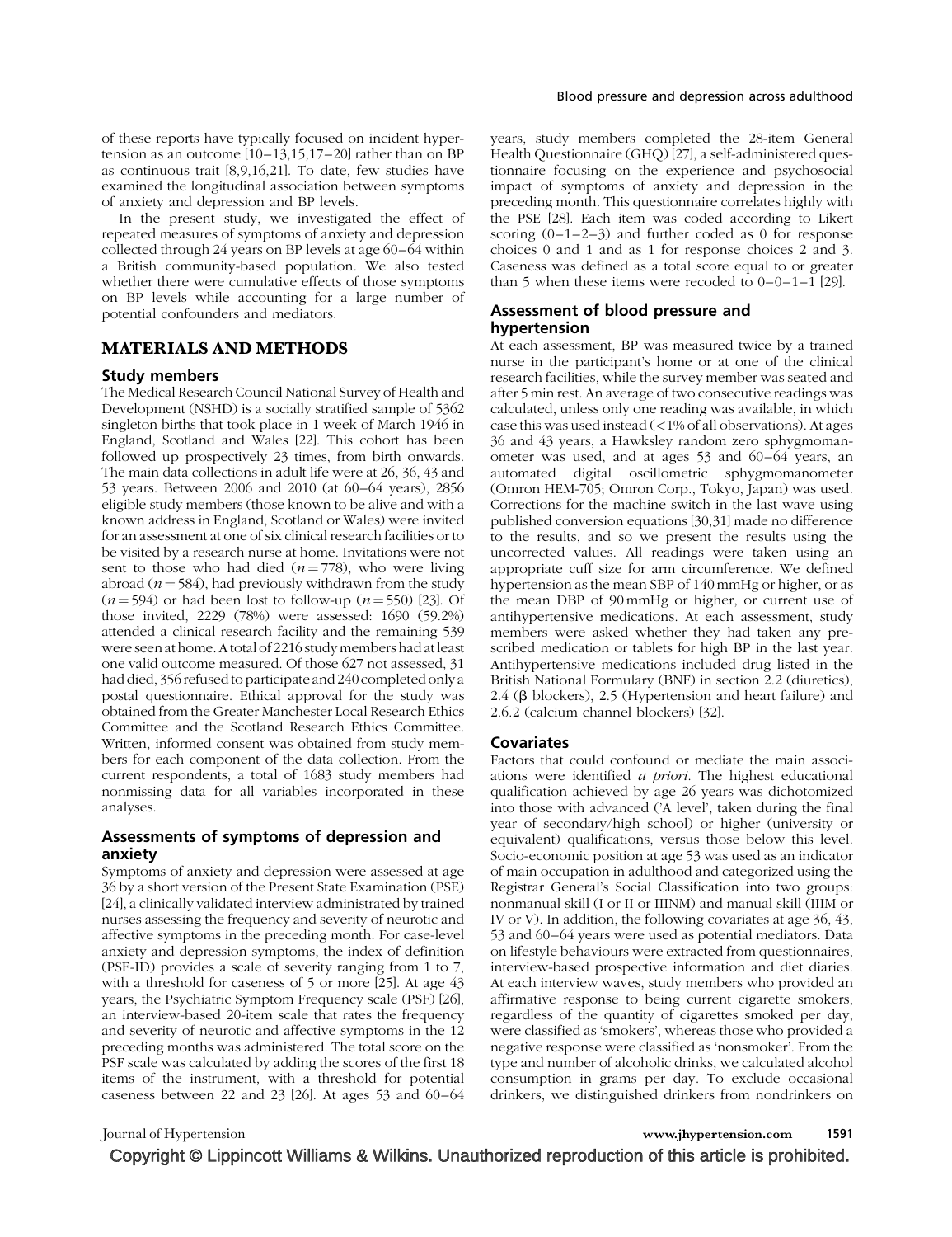consumption of at least 5 g of ethanol per day. Physical activity levels were ascertained at ages 36, 43 and 53 years during interviews with nurses at the study participants' homes. Different measures for leisure-time physical activity were included in the surveys administered at the respective ages. Full description of those specific ascertainments was extensively described elsewhere [\[33,34\].](#page-8-0) At each age, participants were categorized as physically inactive (no participation or participation in relevant activities one to four times in the previous 4 weeks) or active (participated in relevant activities five or more times in the previous 4 week).

Lifetime behaviour status was constructed from the four interview waves for smoking, drinking and physical activity for participants with information on at least three of the four data collections. For lifetime smoking status, the study members were classified into one of four trajectories: 'Never smoker' (a nonsmoker at all available data collections), 'Predominantly nonsmoker' (a nonsmoker for at least two data collections), 'Predominantly smoker' (a smoker for at least three data collections), 'Lifelong smoker' (a smoker at all available data collections). In cases wherein data were missing from one waves, classification was based on the status at the majority of data collections. Thus, if at two of three data collections the cohort members reported being a smoker, then they were classified as predominantly smokers. This behaviour was then categorized into two trajectories: never smoker (i.e. a never smoker or predominantly nonsmoker) and ever smoker (i.e. a predominantly smoker or lifelong smoker). The same approach in coding was used for lifetime drinking status (never drinker and ever drinker) and for physically active status (never active and ever active).

BMI was calculated as weight in kilograms divided by height in meters squared, derived from height and weight measured at ages 36 and 60–64 years without shoes with study members wearing light indoor clothing by research nurses during the home visit. Change in mean BMI was calculated as the difference between BMI at age 60–64 and BMI at age 36.

While the study member was seated and after 5 min rest, at age 36, resting heart rate at the wrist (beats/min) was counted for 1 min. At age 60–64, heart rate was measured by the automated digital oscillometric sphygmomanometer. Change in mean heart rate was calculated as the difference between heart rate at age 60–64 and heart rate at age 36.

Diabetes mellitus at age 60–64, coded as a binary variable, was a self-reported diagnosis, or a fasting blood glucose concentration of at least 7.0 mmol/l, or glycated haemoglobin of at least 6.5%, or use of insulin or oral antidiabetic agents. History of cardiovascular disease (CVD) self-reported at age 60–64, coded as a binary variable, included nonfatal myocardial infarction, acute coronary syndrome, surgical and percutaneous coronary revascularization, angina pectoris, chronic ischemic heart disease, stroke and heart failure.

Treatment with antidepressant medications was coded at ages 36, 43, 53 and 60–64. Antidepressant medications included any drug listed in the BNF section 4.3 (tricyclic antidepressants, monoamine-oxidase inhibitors, selective serotonin reuptake inhibitors and other antidepressant drugs) [\[32\].](#page-8-0)

#### Statistical methods

We used  $\chi^2$  and one-way analysis of variance (ANOVA) to examine differences in characteristics across groups of lifetime symptoms of anxiety and depression status.

Multivariable linear regression models were used to test the association between symptoms of anxiety and depression (case versus noncase) at each age and BP levels (systolic and diastolic in separate models) at age 60–64 years, initially unadjusted (model 1) then adjusted for the two confounders sex and BMI at 60–64 years (model 2). Formal tests of gender by symptoms of anxiety and depression interaction were performed in model 2 and no evidence of this was found. Further adjustments were then made for the confounders educational attainment and socio-economic position (model 3). Potential mediators such as heart rate, smoking status, drinking status and physical activity at age 60–64 and confounder such as antihypertensive treatment at age 60–64 were also added (model 4). Finally, the two confounders' history of CVD and diabetes mellitus status at age 60–64 were included (model 5).

We then tested whether there was evidence of a cumulative effect of symptoms of anxiety and depression across adulthood by creating a lifetime anxiety and depression caseness variable based on the number of times an individual was classified as a 'case' during the follow-up: never meeting affective symptom case criteria, case-level symptoms at one to two time-points and case-level symptoms at three to four time-points. Associations between lifetime affective caseness (categorized into three groups) and each BP outcome (SBP and DBP) were tested with adjustments for the same covariates as above. The analyses presented are based on the sample with complete data on symptoms of anxiety and depression at all four ages, all covariates and at least one of the outcome measures  $(n = 1683)$ .

Logistic regression analysis with adjustments for the same covariates as above was conducted to determine whether the lifetime symptoms of anxiety and depression status was a potential predictor for hypertension at age 60–64.

Linear regression analyses were also rerun with adjustments for SBP at age 36 years (starting from model 3); with adjustments for behavioural changes across adulthood (including in model 2 change in mean BMI between ages 36 and 60–64 years and in model 4 change in mean heart rate between age 60–64 and 36 years, lifetime smoking status, lifetime drinking status, lifetime physical activity status); with adjustments for antidepressant medications at age 60–64; incorporating the use of antidepressant medications into the definition of symptoms of anxiety and depression; excluding participants using antihypertensive medications; and introducing a correction of BP value for study members on hypertensive medication by adding 10 mmHg to SBP and 5 mmHg to DBP in accordance with Cui et al. [\[35\]](#page-8-0) and based on the efficacy of antihypertensive drugs in randomized trials [\[36\]](#page-8-0). Antihypertensive treatment was excluded as a covariate from Models 4 and 5. There were no differences in findings.

## **1592 www.jhypertension.com Volume 32 • Number 8 • August 2014**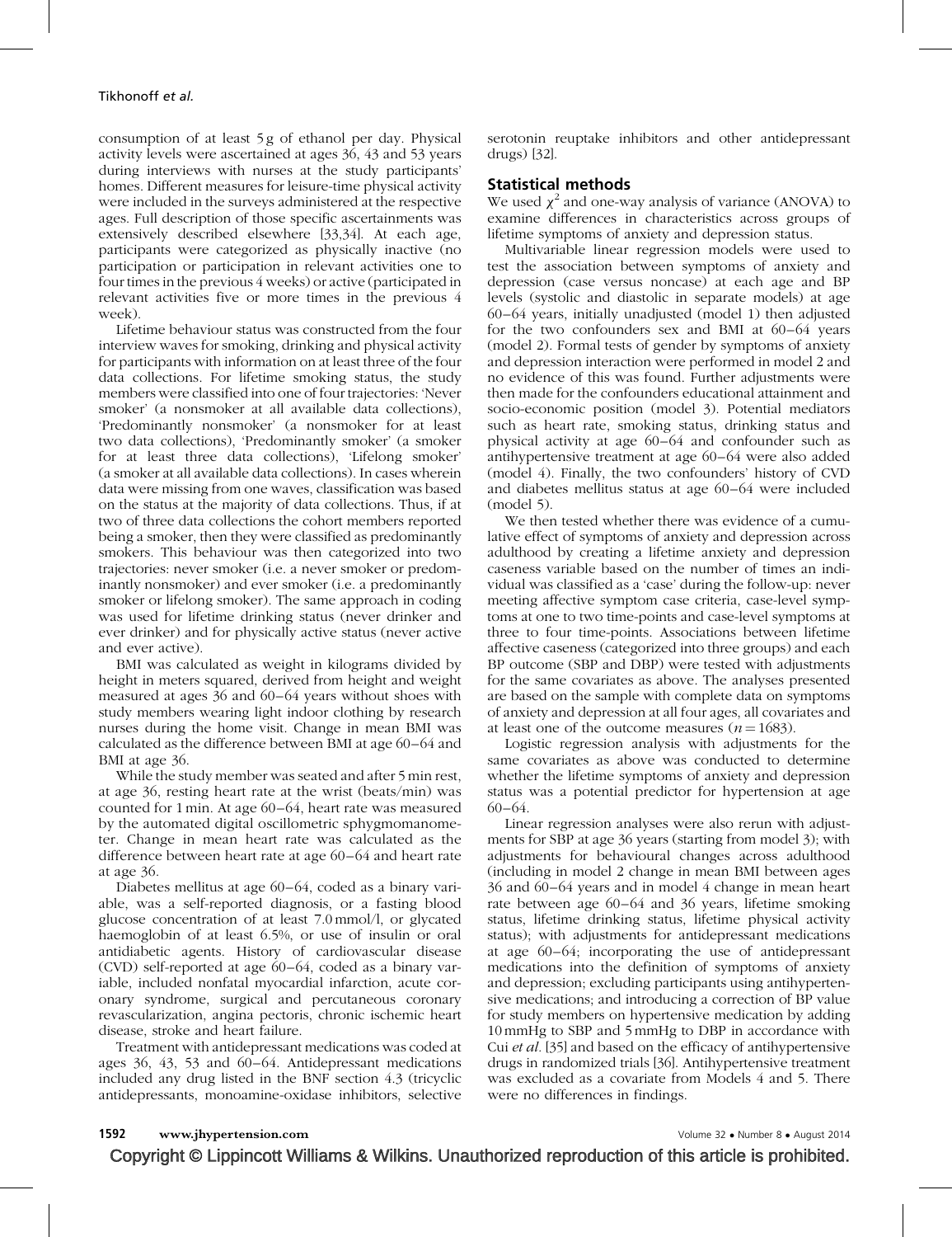For statistical analysis, we used SAS software, version 9.3 (SAS Institute, Cary, North Carolina, USA). P value less than 0.05 (two-tailed) was considered statistically significant.

## RESULTS

## Characteristics of participants

Table 1 presents the general characteristics of the 1683 study members (52.4% women) at age 60–64 by lifetime symptoms of anxiety and depression status. The number of study members never meeting affective symptom case criteria over the course of the study was 1080 (64.2%); the number who reported case-level symptoms at one to two time-points was 474 (28.1%); and at three to four timepoints, this was 129 (7.7%). There were significant between-group differences. Study members who reported case-level symptoms at three to four time-points compared with those never meeting case criteria were more likely to be female, to have lower SBP and DBP, to have higher BMI and lower education level, to be smokers, nondrinkers and physically inactive, to be treated for hypertension, to be diabetic, to have a prevalent history of CVD and to be treated with antidepressant drugs. No between-group differences at the 5% level were observed for heart rate, socio-economic position and prevalence of hypertension.

#### Symptoms of anxiety and depression across follow-up time points

In unadjusted models, caseness affective symptoms at ages 43, 53 and 60–64 were inversely associated with SBP at age 60–64 (supplementary Table 1, [http://links.lww.com/HJH/](http://links.lww.com/HJH/A361) [A361](http://links.lww.com/HJH/A361)). There was no evidence at ages 43, 53 and 60–64 that these associations differed by sex  $(P = 0.47, 0.49,$  and 0.64 from tests of sex interaction, respectively). However, adjustment for the confounders sex and BMI at age

60–64 (model 2) attenuated those associations. The other confounders (education at age 26, socio-economic position at age 53 and antihypertensive treatment, history of CVD and diabetes at age 60–64) and potential mediators (heart rate, smoking, drinking and physical inactive status at age 60–64) had a little impact. In fully adjusted models, a borderline inverse association between caseness of symptoms of anxiety and depression at age 43 and SBP remained [-2.71 mmHg: 95% confidence interval (CI) -5.47 to 0.06], whereas at ages 53 and 60–64, the inverse associations were not statistically significant (-1.97 mmHg; 95% CI  $-4.14$  to 0.18; and  $-1.72$  mmHg; 95% CI  $-3.94$  to 0.49, respectively). No association between caseness of symptoms of anxiety and depression at age 36 and SBP at age 60–64 was found.

For DBP at age 60–64, in unadjusted models, we observed inverse associations with caseness affective symptoms at ages 53 and 60–64 years (data not shown). However, adjustment for the confounders sex and BMI at age 60–64 strongly attenuated those associations. No associations between caseness of anxiety and depression at ages 36 and 43 years and DBP at age 60–64 were found.

#### Lifetime anxiety and depression caseness

Across follow-up, there were differences in SBP means by lifetime anxiety and depression caseness (Fig. 1). The differences in means between age 53 and age 36 were 16.4 mmHg for SBP  $(P< 0.0001)$  and 7.8 mmHg for DBP  $(P<0.0001)$ . No difference in mean was observed between age 53 and age 60–64 for SBP ( $P = 0.63$ ), whereas mean DBP at age 53 was lower by 6.3 mmHg than at age 60–64  $(P < 0.0001)$ .

In Table 2, the unadjusted model (model 1) showed that study members reporting case-level affective symptoms at one to two time-points had lower SBP at age 60–64 than

|  | TABLE 1. Characteristics of the study participants at age 60-64 by lifetime anxiety and depression caseness ( $n = 1683$ ) |
|--|----------------------------------------------------------------------------------------------------------------------------|
|--|----------------------------------------------------------------------------------------------------------------------------|

| Characteristics at 60-64 years                                 | All individuals<br>$(n = 1683)$ | Never meeting<br>case-criteria<br>$(n = 1080)$ | Case-level symptoms<br>at 1-2 time-points<br>$(n=474)$ | Case-level symptoms at<br>3 to 4 time-points<br>$(n = 129)$ | P trend  |
|----------------------------------------------------------------|---------------------------------|------------------------------------------------|--------------------------------------------------------|-------------------------------------------------------------|----------|
| Sex (women), n %                                               | 883 (52.4)                      | 499 (46.2)                                     | 286 (60.3)                                             | 98 (76.0)                                                   | < 0.0001 |
| Clinical features                                              |                                 |                                                |                                                        |                                                             |          |
| SBP $(mmHq)^a$                                                 | $136.2 \pm 18.0$                | $137.3 \pm 18.3$                               | $134.8 + 17.8$                                         | $132.0 + 16.0$                                              | 0.001    |
| DBP (mmHq) $^{\rm a}$                                          | $77.8 \pm 9.8$                  | $78.3 \pm 9.7$                                 | $76.9 \pm 9.9$                                         | $76.4 \pm 9.2$                                              | 0.009    |
| Heart rate (bpm)                                               | $68.6 \pm 11.0$                 | $68.6 \pm 11.2$                                | $68.5 \pm 10.7$                                        | $68.7 \pm 10.4$                                             | 0.97     |
| BMI $(kq/m2)b$                                                 | $28.0 \pm 4.9$                  | $27.8 \pm 4.6$                                 | $28.2 \pm 5.3$                                         | $28.9 \pm 5.7$                                              | 0.04     |
| Questionnaire data                                             |                                 |                                                |                                                        |                                                             |          |
| Educational attainment by age 26<br>(higher level), $n$ (%)    | 682 (40.5)                      | 445 (41.2)                                     | 202 (42.6)                                             | 35(27.1)                                                    | 0.005    |
| Socioeconomic position at age 53<br>(nonmanual skill), $n$ (%) | 1134 (67.4)                     | 726 (67.2)                                     | 327 (69.0)                                             | 81(62.8)                                                    | 0.40     |
| Smokers (current), n (%)                                       | 190(11.3)                       | 96(8.9)                                        | 71(15.0)                                               | 23(17.8)                                                    | 0.0001   |
| Drinkers ( $\geq$ 5 g/day), n (%)                              | 1067 (63.4)                     | 882 (76.1)                                     | 346 (73.0)                                             | 76 (58.9)                                                   | 0.0001   |
| Leisure-time physical activity<br>(inactive), $n$ $(\%)$       | 1059 (63.0)                     | 653 (60.5)                                     | 305(64.3)                                              | 101(78.3)                                                   | 0.0003   |
| Hypertension, $n$ (%)                                          | 982 (58.4)                      | 629(58.2)                                      | 275 (58.0)                                             | 78 (60.5)                                                   | 0.87     |
| Antihypertensive treatment, $n$ (%)                            | 562 (33.4)                      | 331 (30.6)                                     | 181 (38.2)                                             | 50(38.8)                                                    | 0.006    |
| Diabetes mellitus, $n$ (%)                                     | 164(9.7)                        | 100(9.3)                                       | 43(9.1)                                                | 21(16.3)                                                    | 0.03     |
| History of cardiovascular disease,<br>n(%)                     | 131(7.8)                        | 110(10.2)                                      | 77(16.2)                                               | 25(19.4)                                                    | 0.002    |
| Antidepressant treatment, $n$ (%)                              | 130(7.7)                        | 44(4.1)                                        | 58 (12.2)                                              | 28 (21.7)                                                   | < 0.0001 |

Values are arithmetic means  $\pm$  SD or number of individuals (%).

Average of two blood pressure readings obtained at clinic or at home visit.

<sup>b</sup>The BMI is weight in kilograms divided by the square of the height in meters.

Journal of Hypertension www.jhypertension.com 1593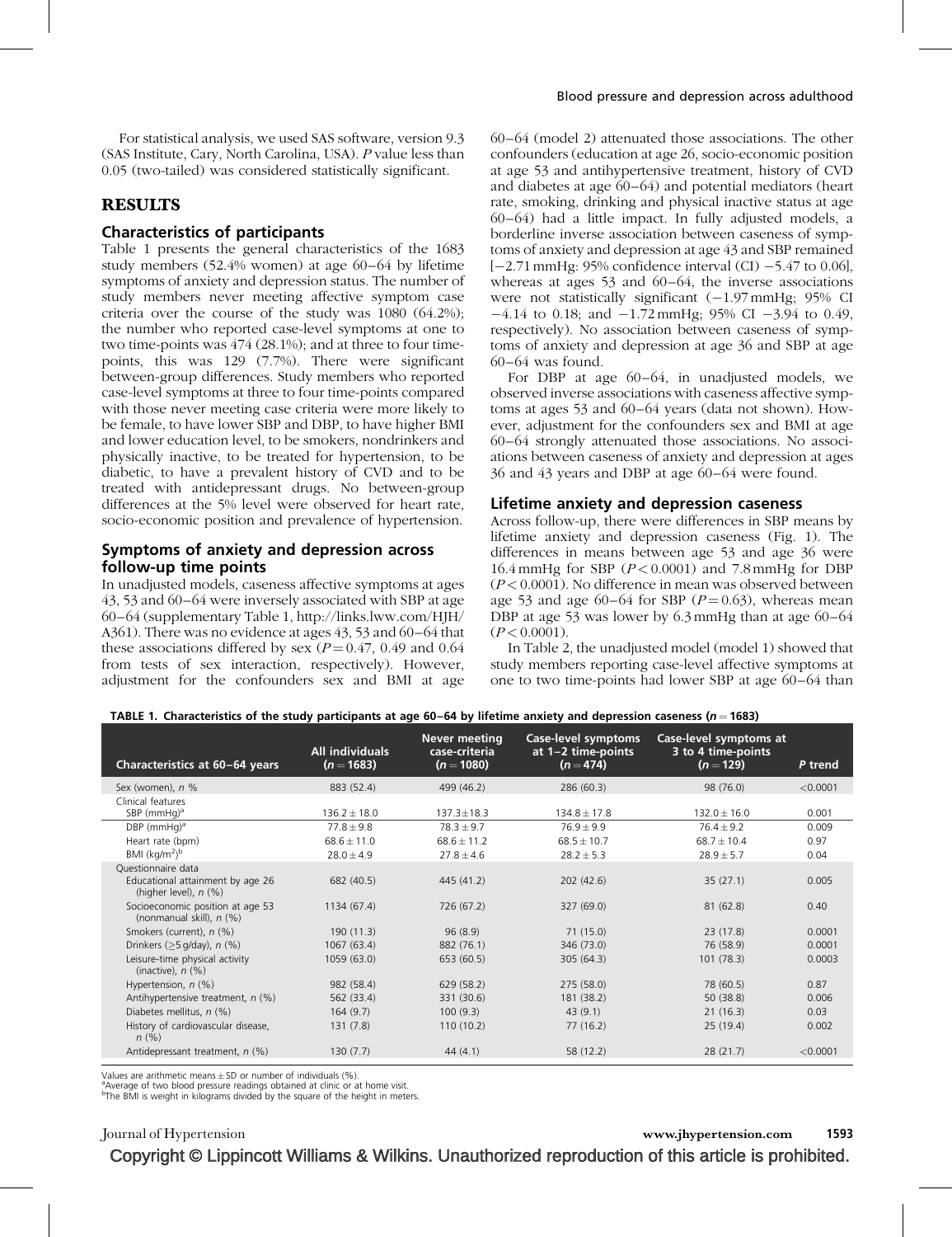



those never meeting case criteria (-2.46 mmHg; 95% CI -4.39 to -0.52), as well as study members meeting criteria at three to four time-points (-5.36 mmHg; 95% CI: -8.62 to -2.07) (P-value for trend 0.001). In model 2, sex and BMI at age 60–64 acted as strong confounders and partially attenuated those associations. Models 3, 4 and 5 showed that the other confounders (education at age 26, socioeconomic position at age 53 and antihypertensive treatment, history of CVD and diabetes at age 60–64) and potential mediators (heart rate, smoking, drinking and physical inactive status at age 60–64) had a little impact. Therefore, after full covariate adjustment, we observed a clear inverse dose– response for lower SBP in relation to frequency of affective caseness [case-level symptoms at one to two time-points:  $-1.83 \text{ mmHg}$  (95% CI  $-3.74$  to 0.01); and at three to four time-points: -3.93 mmHg (95% CI  $-7.19$  to  $-0.68$ ) compared to those never meeting casecriteria] suggesting a cumulative impact of anxiety and depression on SBP across adulthood (P value for trend 0.022). **Example 12**<br> **Example 12**<br> **Example 12**<br> **Example 12**<br> **Example 12**<br> **Example 12**<br> **Example 12**<br> **Example 12**<br> **Example 12**<br> **Example 12**<br> **Example 12**<br> **Example 12**<br> **Example 12**<br> **Example 12**<br> **Example 12**<br> **Example 12** 

A similar but weaker negative association was observed for DBP (supplementary Table 2, [http://links.lww.com/](http://links.lww.com/HJH/A361) [HJH/A361](http://links.lww.com/HJH/A361)). In the unadjusted model, study members with case-level symptoms at one to two time-points had lower DBP than those never meeting case-criteria  $(-1.40 \text{ mmHg})$ ;  $95\%$  CI  $-2.46$  to  $-0.35$ ); for case-level at three to four timepoints, this was  $-1.93$  mmHg (95% CI  $-3.71$  to  $-0.15$ ) (*P*value for trend 0.01). These associations were significantly attenuated after adjustment for sex and BMI and less attenuated after adjustment for the other confounders and mediators ( $-0.88$  and  $-0.75$  mmHg, respectively; P value for trend 0.22).

#### Lifetime anxiety and depression caseness and hypertension risk

In unadjusted logistic regression analysis, study members with case-level affective symptoms at one to two time-

|                                                                                                                                                                        |                     |                                        |                                | Difference in mean systolic BP (mmHg) |                                                                                                                                                                                                                                                                                                                   |                                 |
|------------------------------------------------------------------------------------------------------------------------------------------------------------------------|---------------------|----------------------------------------|--------------------------------|---------------------------------------|-------------------------------------------------------------------------------------------------------------------------------------------------------------------------------------------------------------------------------------------------------------------------------------------------------------------|---------------------------------|
| Lifetime affective caseness <sup>al</sup>                                                                                                                              | $n$ $\binom{96}{2}$ | Model 1 $\beta$ (95% CI)               | Model 2 $\beta$ (95% CI)       | Model 3 $\beta$ (95% CI)              | Model 4 $\beta$ (95% CI)                                                                                                                                                                                                                                                                                          | Model 5 $\beta$ (95% CI)        |
| Never meeting case criteria                                                                                                                                            | 1080 (64.2)         | 0.00                                   | 0.00                           | 0.00                                  | 0.00                                                                                                                                                                                                                                                                                                              | 0.00                            |
| Case-level symptoms at 1-2 time-points                                                                                                                                 | 474 (28.1)          | $(-4.39$ to $-0.52)$<br>$-2.46$        | $-1.75(-3.65$ to 0.15)         | $-1.74(-3.64 to 0.16)$                | $-1.89(-3.80 to 0.01)$                                                                                                                                                                                                                                                                                            | $-1.83(-3.74 \text{ to } 0.01)$ |
| Case-level symptoms at 3-4 time-points                                                                                                                                 | 129(7.7)            | $(-8.62 \text{ to } -2.07)$<br>$-5.36$ | $-4.10$ ( $-7.35$ to $-0.87$ ) | $-4.11$ ( $-7.35$ to $-0.87$ )        | $-4.03$ ( $-7.27$ to $-0.79$ )                                                                                                                                                                                                                                                                                    | $-3.93(-7.19$ to $-0.68$ )      |
|                                                                                                                                                                        |                     | 0.001                                  | 0.019                          | 0.019                                 | 0.017                                                                                                                                                                                                                                                                                                             | 0.022                           |
| Vlodel 1: unadjusted effect estimates. Model 2: effect estimates adjusted for sex<br>3 additionally adjusted for covariates at age 60-64: heart rate, current smoking, |                     |                                        |                                |                                       | and BMI at age 60-64. Model 3: Model 2 additionally adjusted for educational attainment by age 26 and socioeconomic position at age 53. Model 4: Model<br>alcohol consumption, physical activity and antihypertensive treatment. Model 5: Model 4 additionally adjusted for history of cardiovascular disease and |                                 |

diabetes mellitus status at age 60–64. BP, blood pressure; CI, confidence interval. diabetes م¢<br>P∕∉

confidence interval.<br>-ID ≥5 at age 36, total PSF score ≥23 at age 43 and total GHQ-28 score ≥5 at ages 53 and 60–64 years Affective caseness assessed at each time point as follow: PSE-ID 25 at age 36, total PSF score 223 and total GHQ-28 score 25 at ages 53 and 60–64 years. ressure; CI, c<br>follow: PSE-I mellitus status at age 60-64. BP, blood pressure;<br>e caseness assessed at each time point as follow: I value for the effect size versus never. versus never the effect size to<sup>r</sup> fective ralue 1

**1594 www.jhypertension.com Volume 32 • Number 8 • August 2014**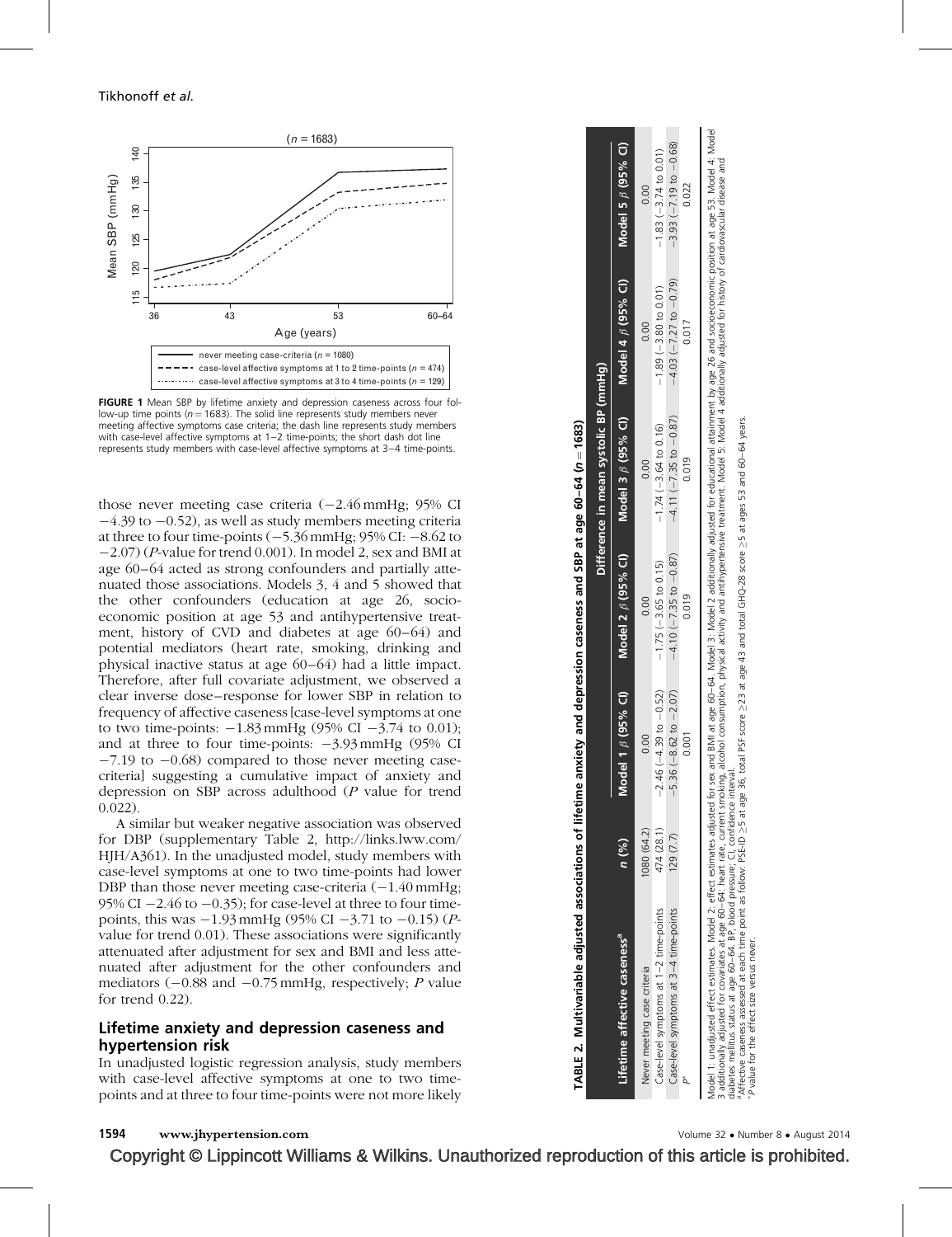to be hypertensive than those never meeting case criteria [odds ratio (OR) 0.96; 95% CI 0.77–1.20 and OR 1.10; 95% CI 0.75–1.60, respectively] ( $P$  value for trend 0.83). This was confirmed in a fully adjusted model considering all covariates except antihypertensive treatment (OR 0.98; 95% CI 0.77–1.24 and OR 0.96; 95% CI 0.63–1.45, respectively) (P value for trend 0.97).

#### Sensitivity analysis

To test the robustness of our findings, we undertook several sensitivity analyses.

First, in our main analysis, we considered SBP at age 36 years as an additional covariate in order to evaluate the potential confounding effect of baseline BP value. In supplementary Table 3, [http://links.lww.com/HJH/A361,](http://links.lww.com/HJH/A361) Model 3 shows that SBP at age 36 had a little impact. In the fully adjusted model, the inverse association between lifetime anxiety and depression caseness and SBP at age 60–64 years [-3.34 mmHg (95% CI -6.53 to -0.16)] was only slightly attenuated  $(P = 0.07)$ .

Second, we considered adjustments for behavioural changes across adulthood. The sample for this analysis comprised those who provided data for at least three of the four data collections ( $n = 1660$ ). Study members with case-level symptoms at three to four time-points  $(n = 123)$ than those never meeting case criteria  $(n = 1070)$  were more likely to be smokers overtime (22.8 versus 12.5%,  $P = 0.003$ ), nondrinkers overtime (58.5 versus 44.9%,  $P = 0.01$ ), to be physically inactive overtime (69.9 versus 54.0%,  $P = 0.0003$ ) and to have higher BMI change overtime  $(+4.80 \text{ versus } +3.87 \text{ kg/m}^2, P=0.003)$ . No between-group differences at the 5% level were observed for change in heart rate. In study members with case-level symptoms at three to four time-points, the unadjusted inverse association between lifetime anxiety and depression caseness and SBP  $[-5.02 \text{ mmHg} (95\% \text{ CI} -8.34 \text{ to } -1.69)]$  was attenuated once adjusted by sex and change in BMI between ages 60–64 and 36 years  $[-3.47 \ (95\% \ CI \ -6.76 \ to \ -0.17)]$ (Table 3). The additional adjustments for change in heart rate between ages 60–64 and 36, lifetime smoking, drinking and physical activity status had little impact on the association (Table 3, Model 4). A similar pattern was observed for DBP (data not shown), with the inverse association largely attenuated by change in BMI between ages 60–64 and 36 years and marginally by the other behavioural changes across adulthood.

Third, we additionally adjusted our main analyses by antidepressant medications at age 60–64 and found the associations to be close to those reported in the main analyses in Model 5: lower SBP in study members with case-level affective symptoms at one to two time-points  $(-1.65 \text{ mmHg}; 95\% \text{ CI} -3.57 \text{ to } 0.28)$  and at three to four time-points  $(-3.57 \text{ mmHg}; 95\% \text{ CI} -6.85 \text{ to } -0.28)$ , compared with those never meeting case criteria  $(P$  value for trend 0.048).

Fourth, we expanded our definition of caseness of anxiety and depression by including any participant who reported use of antidepressant medications at each time point, thus increasing the frequency of affective caseness. In analyses adjusted for all covariates, as in Model 5, we found a similar pattern of associations to that reported in the

| TABLE 3. Multivariable adjusted associations of lifetime                                                                                                                                                                                                                                                                                                                                                                                                                                                                                                                                                                                                                                                                                                                                                                                     |            |                                  |                               |                                | anxiety and depression caseness and SBP at age 60–64 considering behavioural changes across adulthood (n = 1660) |                                  |
|----------------------------------------------------------------------------------------------------------------------------------------------------------------------------------------------------------------------------------------------------------------------------------------------------------------------------------------------------------------------------------------------------------------------------------------------------------------------------------------------------------------------------------------------------------------------------------------------------------------------------------------------------------------------------------------------------------------------------------------------------------------------------------------------------------------------------------------------|------------|----------------------------------|-------------------------------|--------------------------------|------------------------------------------------------------------------------------------------------------------|----------------------------------|
|                                                                                                                                                                                                                                                                                                                                                                                                                                                                                                                                                                                                                                                                                                                                                                                                                                              |            |                                  |                               | Difference in mean SBP (mmHg)  |                                                                                                                  |                                  |
| Lifetime affective caseness <sup>a</sup>                                                                                                                                                                                                                                                                                                                                                                                                                                                                                                                                                                                                                                                                                                                                                                                                     | n (%)      | del 1 $\beta$ (95% Cl)<br>ŏ<br>Σ | Model 2 $\beta$ (95% Cl) $\,$ | Model 3 $\beta$ (95% CI)       | Model 4 $\beta$ (95% Cl)                                                                                         | Model 5 $\beta$ (95% Cl)         |
| Never meeting case-criteria                                                                                                                                                                                                                                                                                                                                                                                                                                                                                                                                                                                                                                                                                                                                                                                                                  | 070 (64.5) | 0.00                             | 0.00                          | 0.00                           | 0.00                                                                                                             | 0.00                             |
| Case-level symptoms at 1-2 time-points                                                                                                                                                                                                                                                                                                                                                                                                                                                                                                                                                                                                                                                                                                                                                                                                       | 467 (28.1) | $-2.44(-4.38$ to $-0.50$ )       | $-1.75(-3.66$ to 0.16)        | $-1.72$ ( $-3.63$ to $-0.19$ ) | $-1.95(-3.86 to -0.03)$                                                                                          | $-1.88(-3.80)$ to 0.04)          |
| Case-level symptoms at 3-4 time-points                                                                                                                                                                                                                                                                                                                                                                                                                                                                                                                                                                                                                                                                                                                                                                                                       | 123(7.4)   | $-5.02$ $(-8.34$ to $-1.69)$     | $-3.47$ (-6.76 to $-0.17$ )   | $-3.54 (-6.84 to -0.24)$       | $-3.69(-6.98 \text{ to } -0.39)$                                                                                 | $-3.71(-7.02 \text{ to } -0.40)$ |
| p-value <sup>*</sup>                                                                                                                                                                                                                                                                                                                                                                                                                                                                                                                                                                                                                                                                                                                                                                                                                         |            | 0.002                            | 0.043                         | 0.042                          | 0.026                                                                                                            | 0.029                            |
| at age 53. Model 4: Model 3 additionally adjusted change in heart rate between ages 60–64 and 36, lifetime stratus, lifetime drinking status, lifetime physical activity status and antihypertensive treatment at age 60–64. M<br>Model 1: unadjusted effect estimates. Model 2: effect estimates adjusted for sex and change in BMI between ages 60-64 and 36. Model 3: Model 3: dditionally adjusted for educational attainment by age 26 and socioeconomic po<br>Affective caseness assessed at each time point as follow: PSE-ID ≥5 at age 36, total PSF score ≥23 at age 43, and total GHQ-28 score ≥5 at ages 53 and 60-64.<br>Model 4 additionally adjusted for history of cardiovascular disease and diabetes mellitus status at age 60–64. BP, blood pressure; CI, confidence interval.<br>P value for the effect size versus never |            |                                  |                               |                                |                                                                                                                  |                                  |

Journal of Hypertension www.jhypertension.com 1595

 $\mathcal{L}_*$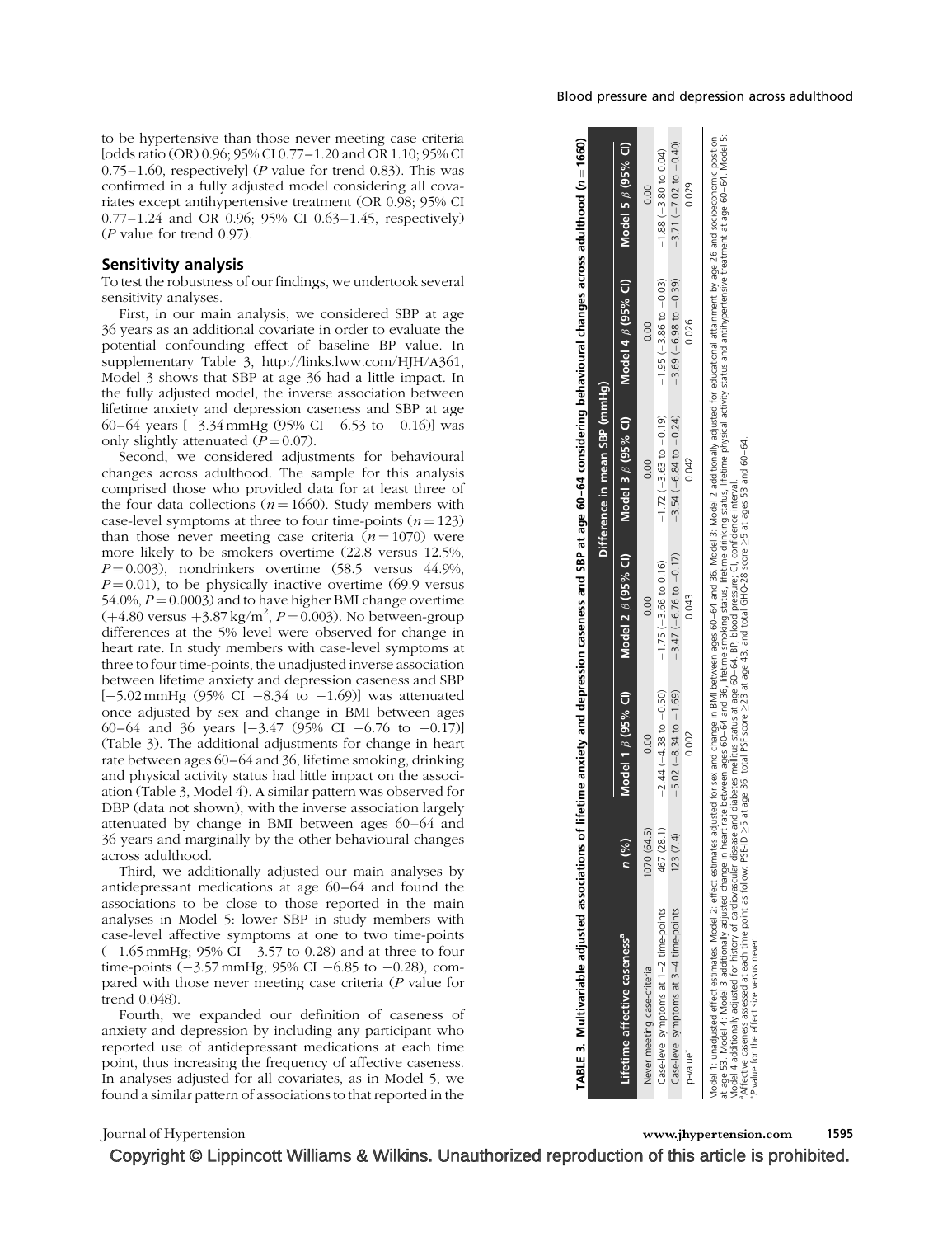main analysis: lower SBP in study members with affective caseness at one to two time-points  $(n = 476) (-1.54 \text{ mmHg};$  $95\%$  CI  $-3.47$  to 0.39) and at three to four time-points  $(n = 179) (-3.63 \text{ mmHg}; 95\% \text{ CI} - 6.46 \text{ to } -0.79)$ , compared with those never meeting case criteria ( $n = 1028$ ) (P value for trend 0.027).

Fifth, we excluded study members using antihypertensive medications from the analyses (remained  $n = 1121$ ) and found the associations to be close to those reported in the main analysis in Model 5: lower systolic BP in study members with case-level affective symptoms at one to two time-points  $(n = 293) (-2.28 \text{ mmHg}; 95\% \text{ CI} - 4.58 \text{ to } 0.02)$ and at three to four time-points ( $n = 79$ ) ( $-3.32$  mmHg; 95%  $CI$   $-7.32$  to 0.67), compared with those never meeting case criteria ( $n = 749$ ) (P value for trend 0.06).

Finally, when we added 10 mmHg to SBP for individuals who used antihypertensive medications, we found the associations to be close to those reported in the main analysis in Model 5: lower SBP in study members with case-level affective symptoms at one to two time-points  $(-1.11 \text{ mmHg}; 95\% \text{ CI} -3.12 \text{ to } 0.90)$  and at three to four time-points  $(-3.84 \text{ mmHg}; 95\% \text{ CI} -7.27 \text{ to } -0.41)$ , compared with those never meeting case criteria  $(P$  value for trend 0.07).

#### DISCUSSION

In a nationally representative British population, evidence was found of a cumulative inverse effect of anxiety and depression across adulthood on SBP in early old age, although no association was found between caseness of anxiety and depression and hypertension. These associations were robust to adjustment for a range of potential confounding factors and mediators and were not explained by use of antidepressant or antihypertensive medication.

Together, these findings contradict the hypothesis that the well established association between depression and CVD might be explained by elevated BP [\[37\].](#page-8-0) However, the results of low SBP with respect to symptoms of anxiety and depression support other large population-based studies findings [\[8,9,20\]](#page-8-0) and extend the existing literature by providing evidence of the cumulative effect of anxiety and depression on BP levels across four follow-up examinations.

Recently, Hildrum et al. [\[9\]](#page-8-0) reported changes in mean SBP from baseline to year 22 and from year 11 to year 22 with a stronger decrease in SBP in individuals with a high affective symptom level at all three examinations compared with individuals with a lower symptom level in a fully adjusted model. This is in line with our fully adjusted findings even though our outcome (BP level at age 60–64 compared with change in BP value) and our statistical approach were different. Indeed, we were able to demonstrate a cumulative effect of anxiety and depression across adulthood on SBP level.

In another recent study based on the British Whitehall II study, Nabi et al. [\[12\]](#page-8-0) observed an increased risk of hypertension in later life in men with repeated experience of symptoms of anxiety and depression over time. This at first appears to be the opposite of our own findings. However, they observed a lower risk of hypertension before 55 years in both men and women in the increasing depression group

compared with those in the low/transient group (24% lower risk at ages 35–39).

In a recent article by Shah et al. [\[21\],](#page-8-0) sex and age differences were observed in the association between depressive symptoms and BP as a continuous trait. Women and older adults with greater depressive symptoms were at an increased risk of elevated SBP compared with those with fewer depressive symptoms. However, opposite results were observed in men, in line with our findings even though we did not observe sex differences.

Other studies with contradictory or nonsignificant findings are hard to interpret and to compare due to the use of self-reported hypertension instead of direct measurement of BP [\[11,15,16\]](#page-8-0), a short period of follow-up [\[16\]](#page-8-0) and a possible mediating role of tricyclic antidepressants [\[16\]](#page-8-0). It is unlikely that our results were biased by the use of antihypertensive medications or antidepressants. Antidepressant medications might, in fact, be expected to increase SBP [\[6\]](#page-8-0), and in our analysis, the association persisted after adjustment for these. Furthermore, it may be argued that study members with case-level affective symptoms at three to four time-points had lower SBP due to better antihypertensive treatment. Indeed, we observed that at age 60–64, those with affective symptoms were more likely to be treated (38.8 versus 30.6%) and had a better BP control (24.8 versus 15.2% controlled hypertensive) than the study members never meeting case criteria. However, our sensitivity analyses showed that the inverse association persisted after excluding individuals using antihypertensive medications.

The potential mechanism between symptoms of anxiety and depression and lower SBP is a matter of speculation. The neuropeptide Y and related peptides might be involved. Cerebrospinal fluid levels of those neuropeptides have been found to be inversely associated with anxiety scores in depressed patients [\[38\]](#page-8-0). These peptides seem to be associated with several mental symptoms and disorders, to suppress sympathetic activity and to decrease BP [\[39\]](#page-8-0). Another possible explanation for the association of chronic elevated symptom levels of anxiety/depression with lower BP might be the dysregulation of cortisol secretion [\[40\]](#page-8-0). Cortisol plays a major role on the regulation of vascular tone. In recent studies, lower cortisol levels have been observed in depressed patients, possibly indicating a sign of exhaustion of the hypothalamic-pituitary-adrenal (HPA) axis, after chronic and recurrent depressive episodes [\[41–43\].](#page-8-0) A possible mechanism for hypocortisolism is downregulation of corticotrophin-releasing factor (CRH) receptors in the pituitary, following a longer period of stress-induced hypothalamic CRH secretion, resulting in lower adrenocorticotropic hormone (ACTH) and reduced cortisol levels [\[44\].](#page-8-0) Alternatively, reduced biosynthesis or depletion of CRH, ACTH and/or cortisol or increased sensitivity of the HPA-axis to negative feedback [\[44,45\]](#page-8-0) could play a role in hypocortisolism.

The main strength of the present study is the prospective collection of information on symptoms of anxiety and depression at multiple times across adulthood. Indeed, in a recent meta-analysis, Meng et al. [\[14\]](#page-8-0) showed that the association of depression with hypertension risk depends on the follow-up duration. In the cohorts with

**1596 www.jhypertension.com Volume 32 • Number 8 • August 2014**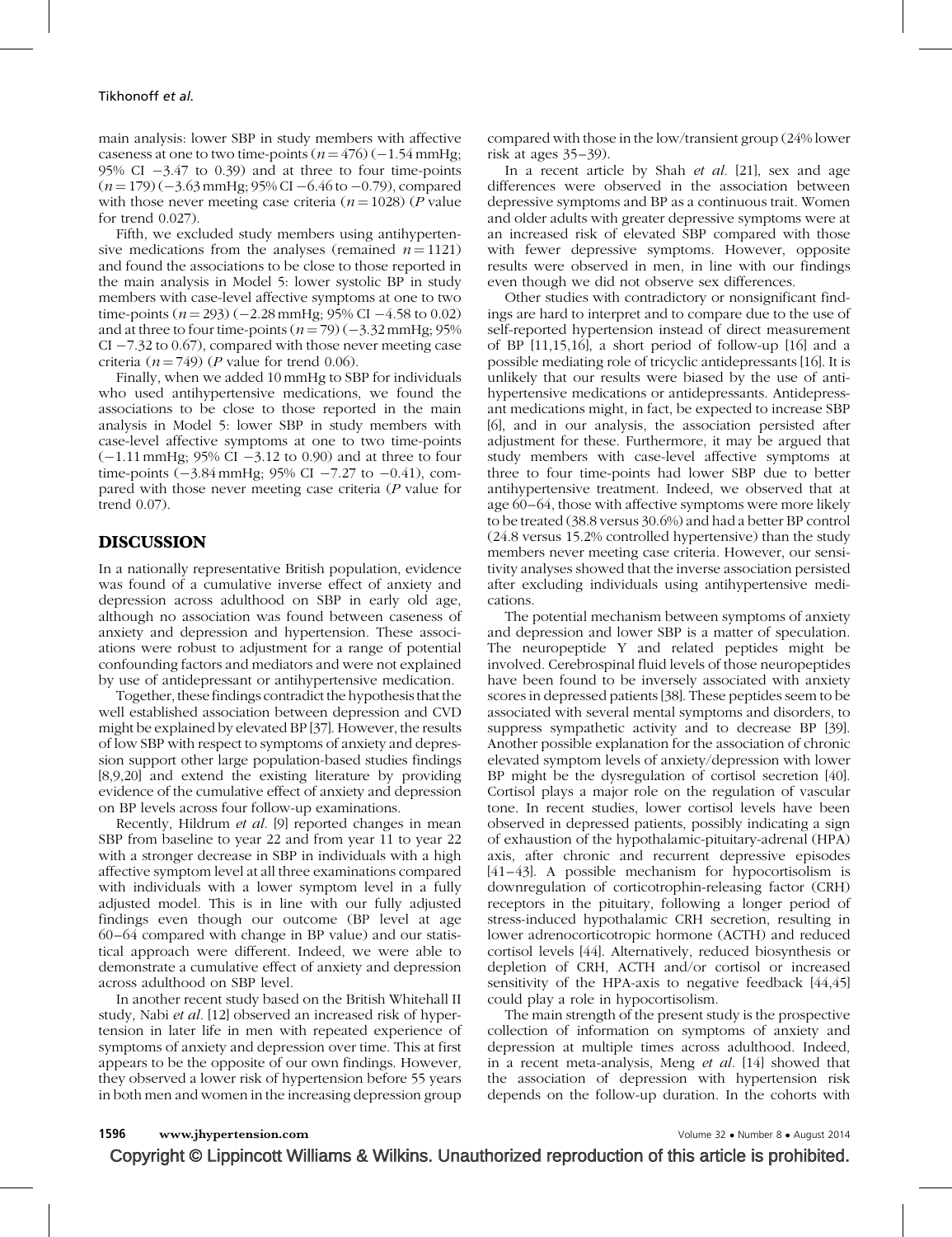<span id="page-7-0"></span>short follow-up duration, depression contributed a little to hypertension risk, whereas in the cohorts with longer follow-up duration, depression had a positive association with hypertension risk. Therefore, the authors recommended a minimum of 5-year follow-up to show whether there is any effect of psychological factors on hypertension [\[14\].](#page-8-0) Moreover, other authors emphasized the importance of repeated assessments when evaluating the effect of mental distress on BP due to the fluctuation of symptoms of anxiety and depression over time [\[12,13,21\].](#page-8-0) The increasing number of assessments provides a more precise exposure measure. It seems reasonable that ongoing symptoms of anxiety and depression have stronger longterm physiological effects than a shorter period of mental distress.

Another strength is that the association between caselevel affective symptoms across adulthood and lower SBP remained after the adjustment for most of the potential confounders and mediators. Two confounders, sex and BMI, had a large impact on the estimates, whereas other confounders such as educational attainment, socioeconomic position, history of CVD and diabetes mellitus did not. The potential mediators such as heart rate and lifestyle behaviours had a little impact on the association, even taking into account their changes across adulthood.

Study limitations include potential residual confounding due to the information bias in the collection of risk behaviours or to their use as a binary variable (although that was necessary to define longitudinal health behaviour due to small numbers in certain categories), the use of different measures of caseness of anxiety and depression over time, and the difficulty of assessing the independent effects of anxiety and depression on BP because of the different assessment of symptoms of anxiety and depression at different time points. However, several authors have observed notable neurobiological, psychological and psychometric overlap between anxiety and depression [\[46,47\]](#page-8-0) and Hildrum et al. [\[9\]](#page-8-0) found that anxiety and depression each contributed to the lowering of BP.

The NSHD cohort was established using a sampling frame that ensured that it was nationally representative of the population born in England, Scotland and Wales in 1946. Since then, losses to follow-up due to death, emigration, loss of contact and permanent refusal have occurred. Despite this, at age 60–64 years, the sample remained representative of the national population born at a similar time [\[23\].](#page-8-0) Our frequency of affective symptom caseness (17.7%) was in-between that reported for common mental disorder in the UK Psychiatric Morbidity Survey [\[48\]](#page-8-0) for age 55–64 years (14.1%) and that reported in a recent meta-analysis based on the GHQ used at UK population level [\[49\]](#page-8-0). Moreover, Stafford et al. [\[23\]](#page-8-0) have shown that in NSHD, psychological distress at the prior sweep and mental health profiles across several previous sweeps were not associated with response rates at age 60–64.

From the 2216 people with at least one valid outcome measure, 533 were excluded from analyses because of missing data on covariates. When the characteristics of those excluded were compared with those included, there were no differences in the distributions of most

key characteristics (supplementary Table 4, [http://links.](http://links.lww.com/HJH/A361) [lww.com/HJH/A361\)](http://links.lww.com/HJH/A361). However, those excluded were more likely to have lower educational level and lower socioeconomic position, to be current smokers and nondrinkers, and to have higher prevalence of CVD than those included. It is not expected that these differences would introduce a substantial bias, as the adjustment by those covariates had a little impact on the association between case-level affective symptoms and BP. In the sample under investigation, the frequency of hypertension was slightly underestimated compared with those excluded. However, comparing excluded and included study members, there was no difference in the frequency of hypertension across lifetime affective caseness groups.

In conclusion, our results suggest that there is a cumulative inverse effect of case-level affective symptoms across adulthood on SBP in early old age, and that this association remains after controlling for potential confounders and mediators. Mechanisms by which mood may impact BP are poorly understood and population research should now focus on teasing out potential causal pathways.

#### ACKNOWLEDGEMENTS

The authors are grateful to NSHD participants who took part in the latest data collection for their continuing support. We thank members of the NSHD scientific and data collection team at the following centres: MRC Unit for Lifelong Health and Ageing at UCL; Welcome Trust Clinical Research Facility (CRF) Manchester; WTCRF at the Western General Hospital in Edinburgh; WTCRF at University Hospital Birmingham; WTCRF at UCL Hospital; CRF at the University Hospital of Wales; CRF and Twin Research Unit at St Thomas' Hospital London; Vascular Physiology Unit, Institute of Child Health, London; National Heart and Lung Institute, Imperial College London; Cardiovascular Institute, Sahlgrenska Academy, Gothenburg University.

This work was supported by the Medical Research Council (R.H., G.M., D.K., M.R.) [Programme code MC\_UU\_12019/2 and MC\_UU\_12019/3] and by the British Heart Foundation (V.T.) [Grant number PG/12/15/29442]. M.H. receives salary support from the National Institute for Health Research (NIHR) Mental Health Biomedical Research Centre at South London and Maudsley NHS Foundation Trust and King's College London (The views expressed are those of the authors and not necessarily those of the NHS, the NIHR or the Department of Health).

#### Conflicts of interest

There are no conflicts of interest.

#### REFERENCES

- 1. Alexander F. Emotional factors in essential hypertension. Psychosom Med 1939; 1:175–179.
- 2. Pilgrim JA, Stansfeld S, Marmot M. Low blood pressure, low mood? BMJ 1992; 304:75–78.
- 3. Wessely S, Nickson J, Cox B. Symptoms of low blood pressure: a population study. BMJ 1990; 301:362–365.
- 4. Hildrum B, Mykletun A, Stordal E, Bje lland I, Dahl AA, Holmen J. Association of low blood pressure with anxiety and depression: the Nord-Trondelag Health Study. J Epidemiol Community Health 2007; 61:53–58.

Journal of Hypertension www.jhypertension.com 1597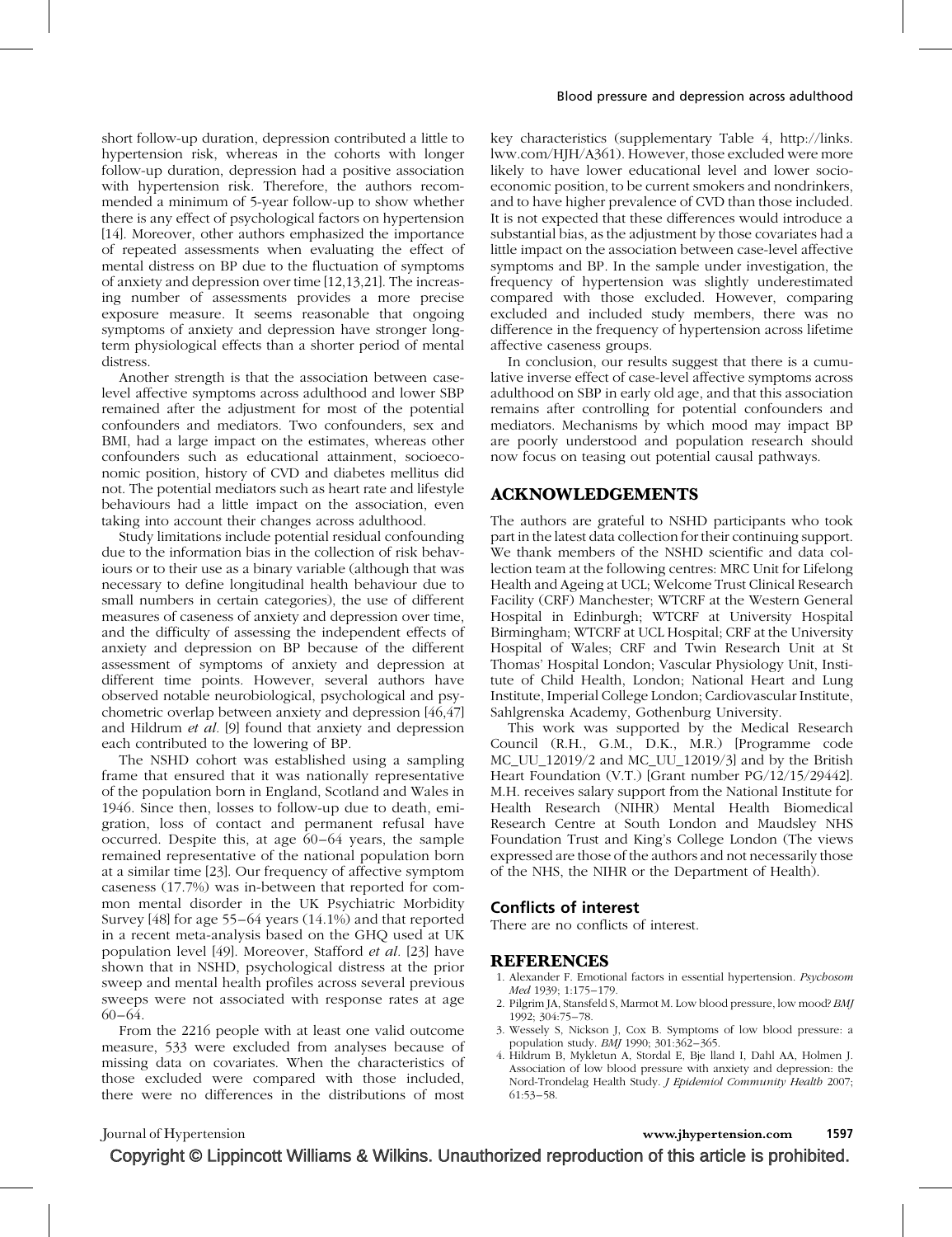#### <span id="page-8-0"></span>Tikhonoff et al.

- 5. Hamer M, Batty GD, Stamatakis E, Kivimaki M. Hypertension awareness and psychological distress. Hypertension 2010; 56:547–550.
- 6. Licht CM, de Geus EJ, Seldenrijk A, van Hout HP, Zitman FG, van Dyck R, Penninx BW. Depression is associated with decreased blood pressure, but antidepressant use increases the risk for hypertension. Hypertension 2009; 53:631–638.
- 7. Michal M, Wiltink J, Lackner K, Wild PS, Zwiener I, Blettner M, et al. Association of hypertension with depression in the community: results from the Gutenberg Health Study. J Hypertens 2013; 31:893–899.
- 8. Hildrum B, Mykletun A, Holmen J, Dahl AA. Effect of anxiety and depression on blood pressure: 11-year longitudinal population study. Brit J Psychiatry 2008; 193:108–113.
- 9. Hildrum B, Romild U, Holmen J. Anxiety and depression lowers blood pressure: 22-year follow-up of the population based HUNT study, Norway. BMC Public Health 2011; 11:601.
- 10. Jonas BS, Franks P, Ingram DD. Are symptoms of anxiety and depression risk factors for hypertension? Longitudinal evidence from the National Health and Nutrition Examination Survey I Epidemiologic Follow-up Study. Arch Fam Med 1997; 6:43–49.
- 11. Patten SB, Williams JV, Lavorato DH, Campbell NR, Eliasziw M, Campbell TS. Major depression as a risk factor for high blood pressure: epidemiologic evidence from a national longitudinal study. Psychosom Med 2009; 71:273–279.
- 12. Nabi H, Chastang JF, Lefevre T, Dugravot A, Melchior M, Marmot MG, et al. Trajectories of depressive episodes and hypertension over 24 years: the Whitehall II prospective cohort study. Hypertension 2011; 57:710–716.
- 13. Räikkönen K, Matthews KA, Kuller LH. Trajectory of psychological risk and incident hypertension in middle-aged women. Hypertension 2001; 38:798–802.
- 14. Meng L, Chen D, Yang Y, Zheng Y, Hui R. Depression increases the risk of hypertension incidence: a meta-analysis of prospective cohort studies. J Hypertens 2012; 30:842–851.
- 15. Meyer CM, Armenian HK, Eaton WW, Ford DE. Incident hypertension associated with depression in the Baltimore Epidemiologic Catchment area follow-up study. J Affect Disord 2004; 83:127–133.
- 16. Delaney JA, Oddson BE, Kramer H, Shea S, Psaty BM, McClelland RL. Baseline depressive symptoms are not associated with clinically important levels of incident hypertension during two years of follow-up: the multiethnic study of atherosclerosis. Hypertension 2010; 55:408–414.
- 17. Everson SA, Kaplan GA, Goldberg DE, Salonen JT. Hypertension incidence is predicted by high levels of hopelessness in Finnish men. Hypertension 2000; 35:561–567.
- 18. Shinn EH, Poston WS, Kimball KT, St Jeor ST, Foreyt JP. Blood pressure and symptoms of depression and anxiety: a prospective study. Am J Hypertens 2001; 14:660–664.
- 19. Yan LL, Liu K, Matthews KA, Daviglus ML, Ferguson TF, Kiefe CI. Psychosocial factors and risk of hypertension: the Coronary Artery Risk Development in Young Adults (CARDIA) study. JAMA 2003; 290:2138– 2148.
- 20. Vogt T, Pope C, Mullooly J, Hollis J. Mental health status as a predictor of morbidity and mortality: a 15-year follow-up of members of a health maintenance organization. Am J Public Health 1994; 84:227–231.
- 21. Shah MT, Zonderman AB, Waldstein S. Sex and age differences in the relation of depressive symptoms with blood pressure. Am J Hypertens 2013; 26:1413–1420.
- 22. Kuh D, Pierce M, Adams J, Deanfield J, Ekelund U, Friberg P, et al. Cohort profile: updating the cohort profile for the MRC National Survey of Health and Development: a new clinic-based data collection for ageing research. Int J Epidemiol 2011; 40:e1–e9.
- 23. Stafford M, Black S, Shah I, Hardy R, Pierce M, Richards M, et al. Using a birth cohort to study ageing: representativeness and response rates in the National Survey of Health and Development. Eur J Ageing 2013; 10:145–157.
- 24. Wing JK, Cooper JE, Sartorius N. The measurement and classification of psychiatric symptoms. Cambridge, UK: Cambridge University Press; 1974.
- 25. Wing JK, Mann SA, Leff JP, Nixon JM. The concept of a 'case' in psychiatric population surveys. Psychol Med 1978; 8:203–217.
- 26. Lindelow M, Hardy R, Rodgers B. Development of a scale to measure symptoms of anxiety and depression in the general UK population: the Psychiatric Symptom Frequency Scale. J Epidemiol Community Health 1997; 51:549–557.
- 27. Goldberg DP, Hillier VF. A scaled version of the General Health Questionnaire. Psychol Med 1979; 9:139–145.
- 28. Banks MH. Validation of the General Health Questionnaire in a young community sample. Psychol Med 1983; 13:349–353.
- 29. Goldberg DP, Gater R, Sartorius N, Ustun TB, Piccinelli M, Gureje O, Rutter C. The validity of two versions of the GHQ in the WHO study of mental illness in general healthcare. Psychol Med 1997; 27:191–197.
- 30. Stang A, Moebus S, Mohlenkamp S, Dragano N, Schmermund A, Beck EM, et al. Algorithms for converting random-zero to automated oscillometric blood pressure values, and vice versa. Am J Epidemiol 2006; 164:85–94.
- 31. Wills AK, Lawlor DA, Matthews FE, Aihie Sayer A, Bakra E, Ben-Shlomo Y, et al. Life course trajectories of systolic blood pressure using longitudinal data from eight UK cohorts. PLoS Med 2011; 8:e1000440.
- 32. British Medical Association, Royal Pharmaceutical Society of Great Britain. British National Formulary (BNF) 63, Joint Formulary Committee. London: Pharmaceutical Press: 2012.
- 33. Kuh DJL, Cooper C. Physical activity at 36 years: patterns and childhood predictors in a longitudinal study. *J Epidemiol Community Health* 1992; 46:114–119.
- 34. Cooper R, Mishra GD, Kuh D. Physical activity across adulthood and physical performance in midlife: findings from a British birth cohort. Am J Prev Med 2011; 41:376–384.
- 35. Cui JS, Hopper JL, Harrap SB. Antihypertensive treatments obscure familial contributions to blood pressure variation. Hypertension 2003; 41:207–210.
- 36. Mancia G, Parati G. Office compared with ambulatory blood pressure in assessing response to antihypertensive treatment: a meta-analysis. J Hypertens 2004; 22:435–445.
- 37. Scuteri A. Depression and cardiovascular risk: does blood pressure play a role? J Hypertens 2008; 26:1738–1739.
- 38. Karl T, Herzog H. Behavioral profiling of NPY in aggression and neuropsychiatric diseases. Peptides 2007; 28:326–333.
- 39. Matsumura K, Tsuchihashi T, Fujii K, Iida M. Neural regulation of blood pressure by leptin and the related peptides. Regul Pept 2003; 114:79– 86.
- 40. Brotman DJ, Golden SH, Wittstein IS. The cardiovascular toll of stress. Lancet 2007; 370:1089–1100.
- 41. Vreeburg SA, Hoogendijk WJ, Derijk RH, van Dyck R, Smit JH, Zitman FG, Penninx BW. Salivary cortisol levels and the 2-year course of depressive and anxiety disorders. Psychoneuroendocrinology 2013; 38:1494–1502.
- 42. Penninx BW, Beekman AT, Bandinelli S, Corsi AM, Bremmer M, Hoogendijk WJ, et al. Late-life depressive symptoms are associated with both hyperactivity and hypoactivity of the hypothalamo-pituitaryadrenal axis. Am J Geriatr Psychiatr 2007; 15:522–529.
- 43. Bremmer MA, Deeg DJ, Beekman AT, Penninx BW, Lips P, Hoogendijk WJ. Major depression in late life is associated with both hypo- and hypercortisolemia. Biol Psychiatr 2007; 62:479–486.
- 44. Heim C, Ehlert U, Hellhammer DH. The potential role of hypocortisolism in the pathophysiology of stress-related bodily disorders. Psychoneuroendocrinology 2000; 25:1-35.
- 45. Fries E, Hesse J, Hellhammer J, Hellhammer DH. A new view on hypocortisolism. Psychoneuroendocrinology 2005; 30:1010–1016.
- 46. Paul SM. Anxiety and depression: a common neurobiological substrate? J Clin Psychol 1988; 49 (Suppl):13–16.
- 47. Lesse S. The relationship of anxiety to depression. Am J Psychother 1982; 36:332–349.
- 48. McManus S, Meltzer H, Brugha T, Bebbington P, Jenkins R. Adult psychiatric morbidity in England, 2007: results of a household survey. London: The NHS Information Centre for Health and Social Care; 2009.
- 49. Goodwin L, Ben-Zion I, Fear NT, Hotopf M, Stansfeld SA, Wessely S. Are reports of psychological stress higher in occupational studies? A systematic review across occupational and population based studies. PLoS One 2013; 8:e78693.

#### **1598 www.jhypertension.com Volume 32 • Number 8 • August 2014**